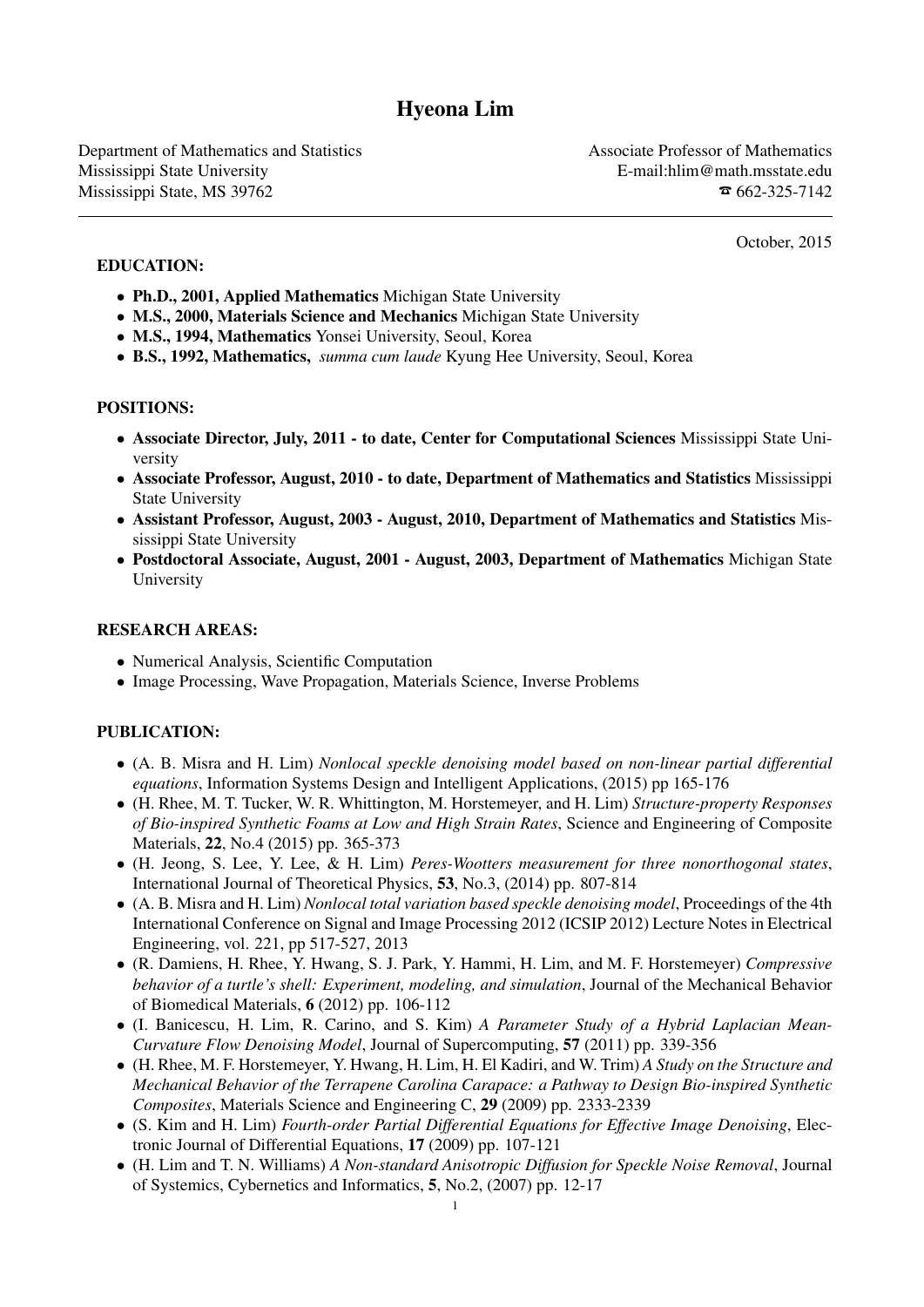- (S. Kim and H. Lim) *High-Order Schemes for Acoustic Waveform Simulation*, Applied Numerical Mathematics, 57, No.4 (2007) pp. 402-414
- (S. Kim and H. Lim) *A Non-convex Diffusion Model for Simultaneous Image Denoising and Edge Enhancement*, Electronic Journal of Differential Equations, 15 (2007) pp. 175-192
- (H. Lim, S. Kim, and J. Douglas, Jr.) *Numerical Methods for Viscous and Nonviscous Wave Equations*, Applied Numerical Mathematics, 57, No.2 (2007) pp. 194-212
- (H. Lim) *Inverse Conductivity from Full Boundary Measurements at Low Frequencies*, Proceedings of 2006 UK Conference on Science, Technology, and Entrepreneurship, CD-Rom, 2006
- (S. Kim and H. Lim) *A Traveltime-based Absorbing Boundary Condition and Fourth-order Implicit Procedures for the Simulation of Acoustics*, WSEAS Transactions on Mathematics, 5, No.5 (2006) pp. 451-458
- (S. Kim and H. Lim) *Method of Background Subtraction for Medical Image Segmentation*, Proceedings of the 3rd International Conference on Cybernetics and Information Technologies, Systems and Applications, vol. 1, pp. 87-91, 2006
- (H. Lim and T. N. Williams) *A Non-standard Anisotropic Diffusion for Edge-preserving Noise Removal*, Proceedings of the 3rd International Conference on Cybernetics and Information Technologies, Systems and Applications, vol. 1, pp. 92-96, 2006
- (R. Carino, I. Banicescu, H. Lim, N. Williams, and S. Kim) *Simulation of a Hybrid Model for Image Denoising*, Proceedings of the 20th International Parallel and Distributed Processing Symposium, 2006, CD-Rom
- (S. Kim and H. Lim) *Hybrid Level Set Segmentation for Medical Imagery*, Proceedings of the 2005 IEEE Nuclear Science Symposium & Medical Imaging Conference, pp. 1790-1794
- (S. Kim, H. Lim, D. Kim, and M. Tynan) *Subject Modularization, and Research Projects with High School Students on Mathematical Image Processing*, Proceedings of the 2005 IASTED International Conference on Education and Technology, pp. 247-252
- (J. Douglas Jr., S. Kim, and H. Lim) *An Improved Alternating-Direction Method for a Viscous Wave Equation*, Contemporary Mathematics, 329 (2003) pp. 99-104
- (H. Lim) *Time Discretization of Transition Layer Dynamics in one-dimensional Viscoelastic Systems*, SIAM Journal on Mathematical Analysis, 34, No.3 (2002) pp. 573-594
- (Y. Chung, Z. Lavicza, H. Lim, D. Malonza, M. Song, and N. Tarfulea) *The Design of a Microactuator*, Mathematical Modeling in Industry-IMA Summer Program for Graduate Students, IMA Preprint #1752-6, 2001

#### PAPERS SUBMITTED:

- (M. Jones, H. Rhee, M. Horstemeyer, H. El Kadiri, and H. Lim) *Effects of thermo-mechanical and thermal treatments on the structure-property relationships of transformation-induced plasticity (TRIP) steels*, Materials Science and Engineering A
- (A. B. Misra, Ethan Lockhart, and H. Lim) *Total variation based denoising methods for speckle noisy images*, Journal of Mathematical Imaging and Vision

#### GRANTS, HONORS, AND AWARDS:

- (PI: E. Memili, Co-PI: H. Lim) *REU Site-Systems Biology of Host-Pathogen Interactions*, submitted to NSF-DBI, August, 2015, pending, May 1, 2016 – April 30, 2019, \$356,648
- (PI: H. Lim, Co-PIs: R. Prabhu, L. Williams, J. Liao, S. Zhang, and M. Kang at Seoul National University, Korea) *Image Analysis in Bio-inspired Materials Design (IABMD)*, International Institute, Mississippi State University, International Working Group Grant Program, awarded, 2015-2016, \$5,000
- (PI: Y. Hammi, Co-PIs: P. Gullett, M. Horstemeyer, and H. Lim) *Statement of Work (SOW) for Fragmentation Modeling*, US Army ERDC, awarded, July 1, 2015 – July 30, 2016, \$233,045
- (PI: L. Williams, Co-PIs: J. Liao, R. Prabhu, H. Lim, and H. Rhee) *Computational Research for Engineering and Science Ground Vehicles (CRES-GV): Task #4 Virtual Soldier Model for Occupant Centric Design*, US Army ERDC, awarded, April 1, 2013 – March 31, 2016, \$191,246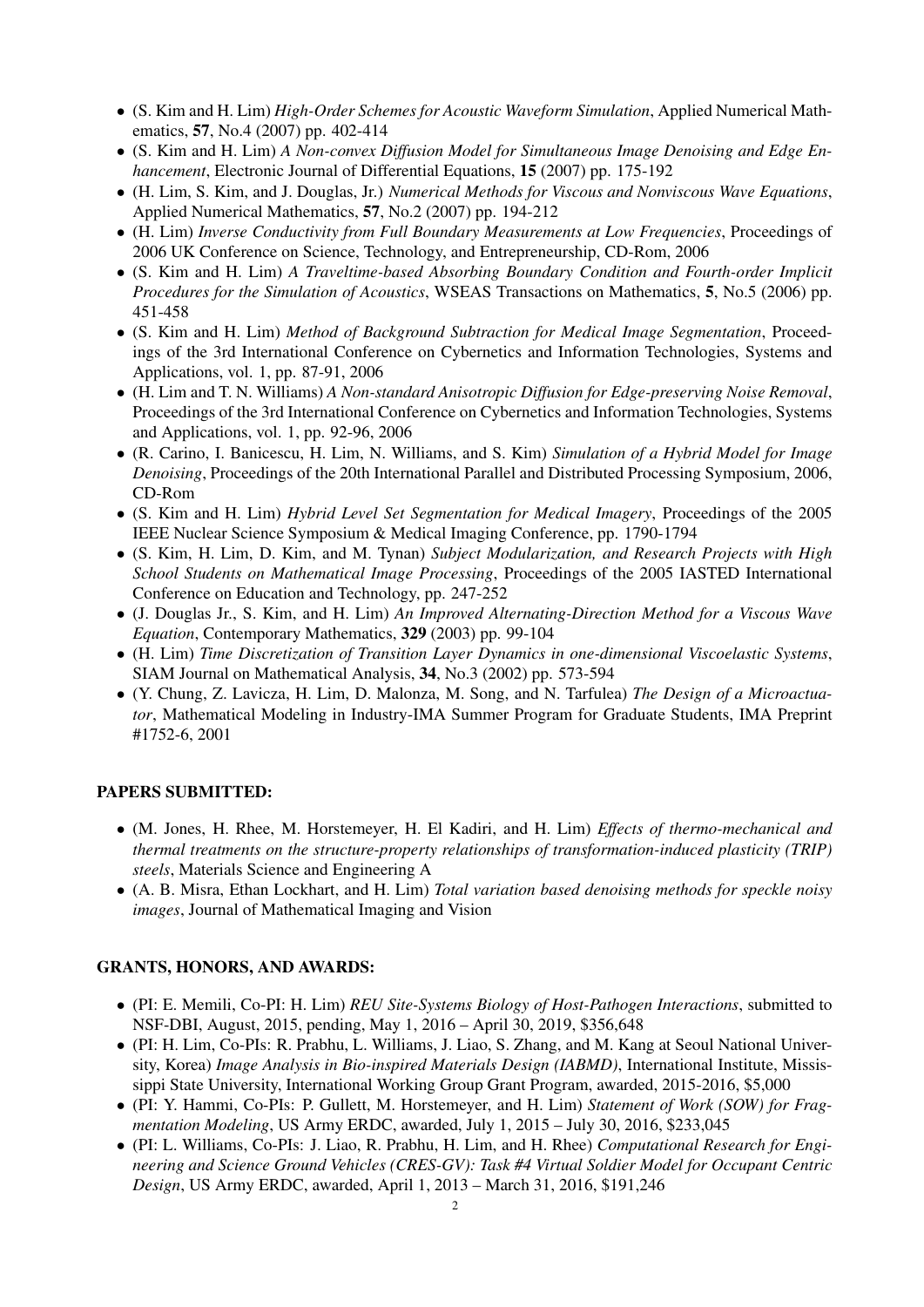- (PI: H. Lim, Co-PIs: J. Goddard II and S. Shontz) *The Tenth Mississippi State Conference on Differential Equations and Computational Simulations*, NSF-DMS, awarded, August 1, 2014 – September 30, 2015, \$35,000
- (PI: H. Lim, Co-PI: S. Shontz) *Tenth Mississippi State Conference on Differential Equations and Computational Simulations*, Institute for Mathematics and its Applications, awarded, 2014, \$5,000
- (PI: H. Lim, Co-PIs: R. Prabhu, L. Williams, J. Liao, H. Rhee, and M. Horstemeyer) *Image Processing in Bio-inspired Materials Design (IPBMD) Group*, Office of Research and Economic Development, Mississippi State University, Cross College Research Program, awarded, 2011-2012, 2013-2014, \$4,000
- (PI: H. Lim, Co-PIs: A. Perkins, M. Berg, W. Herd, S. Eksioglu, D. Mlsna, S. Oppenheimer, S-G Kim, and H. Rhee) *Cross-disciplinary Undergraduate Research and Education (CURE) Group*, Office of Research and Economic Development, Mississippi State University, Cross College Research Program, awarded, 2011-2012, 2013-2014, \$4,000
- (PI: S.G. Kim, Co-PIs: R. Clay, T. Hollis, M. Novotny, Senior Personnel: M. Berg, S. Gwaltney, N. Hammer, Y. Hong, J. Leszczynski, D. Li, H. Lim, O. Myers, M. Neidig, H. Rathnayake, R. Reddy, C. Webster, D. Wipf, and J. Ye) *MRSEC: Materials Research Center for Sustainable Energy Technology*, NSF-DMR, declined, July 1, 2014 – June 30, 2020, \$21,517,003
- *International Scholar*, Kyung Hee University, Seoul, Korea, January, 2013 July, 2013
- (PI: H. Lim, Co-PIs: Roy Koomullil and Jerome Goddard II) *The Ninth Mississippi State UAB Conference on Differential Equations and Computational Simulations*, NSF-DMS, awarded, August 1, 2012 – September 30, 2013, \$35,000
- (PI: H. Lim, Co-PI: R. Shivaji) *Ninth Mississippi State UAB Conference on Differential Equations and Computational Simulations*, Institute for Mathematics and its Applications, awarded, 2011, \$5,000
- (PI: Seong-Gon Kim, Co-PIs: Mark Novotny, Torsten Clay, Yaroslv Koshka, Steve Gwaltney, Jagdish Singh, Ratnasingham Shivaji, and Hyeona Lim) *Magnetic Materials for Nanoelectronics (MMN) Research Group*, Office of Research and Economic Development & Center for Computational Sciences, Mississippi State University, Cross-disciplinary Research Facilitation Grant Program, awarded, 2010- 2011, \$3,200
- (PI: H. Lim, Co-PI: R. Shivaji, Senior Personnel: X. Yang and H. Zhang) *REU Site Project: REU in Applied Mathematics and Biostatistics*, NSF-DMS, awarded, September 1, 2009 – August 31, 2012, \$200,000
- Teacher Recognition Award: National Society of Black Engineers and the IMAGE program, Mississippi State University, Mississippi State, MS, 2006, 2007, 2010 & 2011
- (PI: H. Lim, Co-PI: R. Shivaji) *Eighth Mississippi State UAB Conference on Differential Equations and Computational Simulations*, Institute for Mathematics and its Applications, awarded, 2009, \$4,000
- (PI: H. Lim, Co-PI: R. Shivaji) *Eighth Mississippi State UAB Conference on Differential Equations and Computational Simulations*, NSF-DMS, awarded, March 1, 2009 – February 28, 2010, \$35,000
- (PI: H. Lim, Co-PI: R. Shivaji) *Seventh Mississippi State UAB Conference on Differential Equations and Computational Simulations*, Institute for Mathematics and its Applications, awarded, 2007, \$5,000
- (PI: H. Lim, Co-PI: R. Shivaji) *Seventh Mississippi State UAB Conference on Differential Equations and Computational Simulations*, NSF-DMS, awarded, August 15, 2007 – August 14, 2008, \$32,000
- (PI: H. Lim, Co-PI: S. Kim) *PDE-based Image Restoration and Segmentation and Their Applications to Medical Imagery*, NSF-DMS, awarded, July 1, 2006 – June 30, 2009, \$135,042
- NSF-AWM Travel Grant Award: 2006 SIAM Conference on Imaging Science, Minneapolis, MN, May 15-17, 2006, \$1,500
- (PI: H. Lim, Co-PI: R. Shivaji) *Sixth Mississippi State UAB Conference on Differential Equations and Computational Simulations*, Institute for Mathematics and its Applications, awarded, 2005, \$4,000
- (PI: H. Lim, Co-PI: R. Shivaji) *Sixth Mississippi State UAB Conference on Differential Equations and Computational Simulations*, NSF-DMS, awarded, March 15, 2005 – March 14, 2006, \$20,000
- 2004-05 Project NExT (New Experiences in Teaching) fellowship, MAA, 2004
- Travel award \$1,000, Faculty Research Orientation Workshop, Mississippi State University, MS, 2003
- AWM support to attend the AWM workshop in conjunction with 2001 SIAM Annual Meeting, San Diego, CA, July 9-13, 2001
- Thesis Completion Fellowship, Mathematics, Michigan State University, MI, Spring, 2001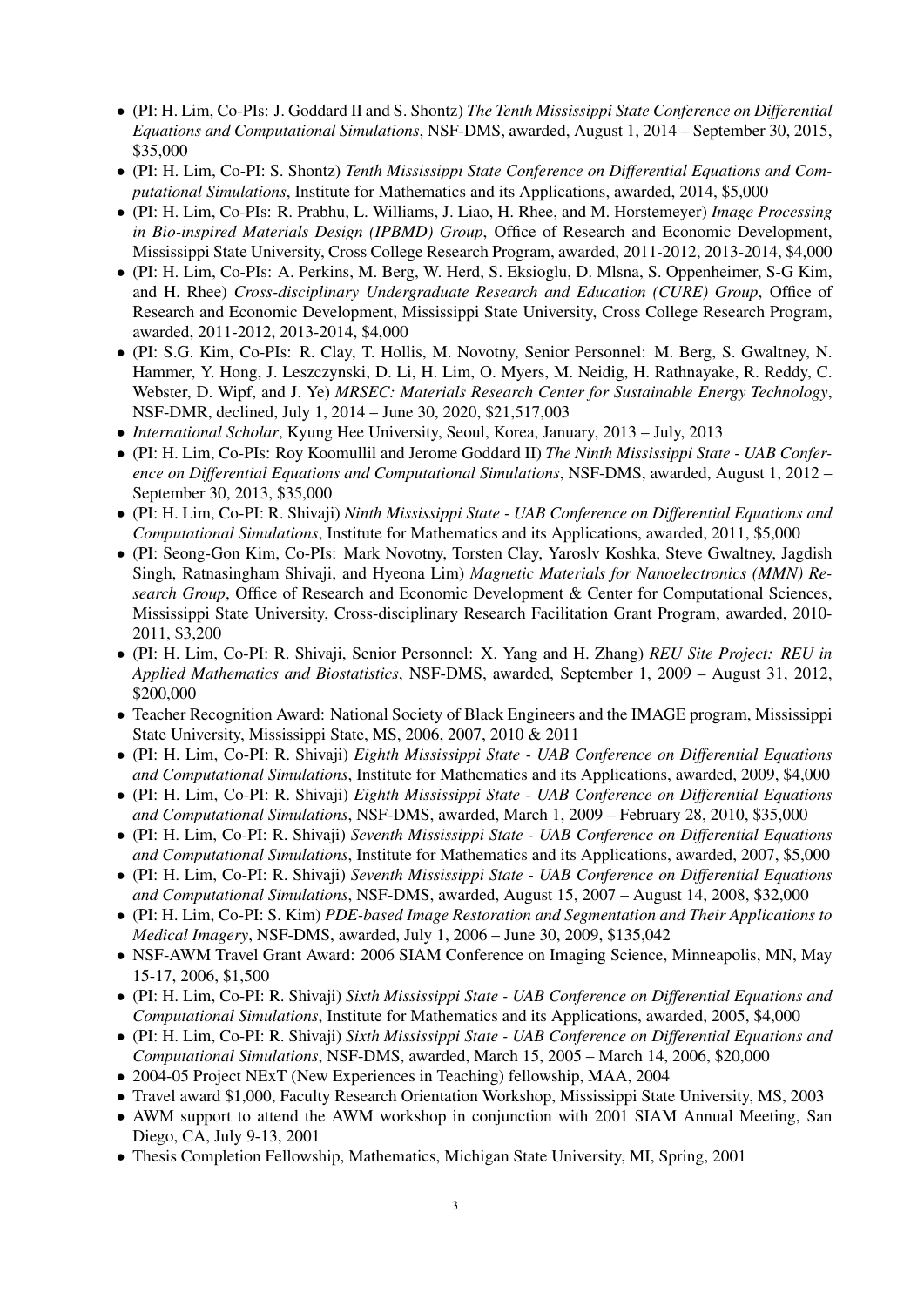- IMA support to attend the IMA summer program on Mathematical Modeling in Industry-A Workshop for Graduate Students, Minneapolis, MN, July 19-28, 2000
- SIAM Student Travel Award: 2000 SIAM Annual Meeting, San Juan, Puerto Rico, July 10-14, 2000
- Graduate Student Fellowship, Material Science and Mechanics, Michigan State University, MI, 1998
- *Summa cum laude*, Kyung Hee University, Seoul, Korea 1992
- Certificate for Mathematics Education in high school, 1992

# CONFERENCES AND PRESENTATIONS:

- 2015 UK Conference on Science, Technology, and Entrepreneurship, Atlanta, GA, July 29 August 1, 2015 (Invited talk: *Non-local Total Variation Minimization for Speckle Image Denoising*, Hyeona Lim and Arundhati Bagchi Misra, July 30)
- The IMA Participating Institute Council and Industrial Advisory Board Annual Meeting, Minneapolis, MN, April 19, 2015
- The 10th Mississippi State Conference on Differential Equations & Computational Simulations, Mississippi State University, October 23-25, 2014
- 2013 UK Conference on Science, Technology, and Entrepreneurship, East Rutherford, NJ, August 7-11, 2013 (Invited talk: *Speckle Image Denoising Algorithms based on Total Variation Minimization*, Hyeona Lim, Ethan Lockhart, and Arundhati Bagchi Misra, August 9)
- *Image Processing*, Special seminar, Department of Mathematics, Kyung Hee University, Seoul, Korea, May 28, 2013
- *Total Variation based Denoising Methods for Speckle Noisy Images*, Colloquium talk, Department of Mathematics, Kyung Hee University, Seoul, Korea, January 11, 2013
- *Speckle Image Denoising Methods based on Total Variation Minimization*, Colloquium talk, Department of Mathematics and Statistics, University of North Carolina at Greensboro, Greensboro, NC, December 10, 2012
- The 9th Mississippi State UAB Conference on Differential Equations & Computational Simulations, Mississippi State University, October 4-6, 2012 (Contributed Paper Session: *Nonlocal speckle denoising model based on non-linear partial differential equations*, Arundhati Bagchi Misra, Hyeona Lim, October 5)
- 2012 Annual Meeting of the Michigan MAA and MichMATYC, Saginaw Valley State University, University Center, MI, May 4-5, 2012 (Contributed Paper Session: *Modified Chambolle Method for Speckle Image Denoising*, Arundhati Bagchi Misra, Hyeona Lim, Ethan Lockhart, May 4)
- Research Experiences for Teachers Workshop, Mississippi State University, Mississippi State, MS, February 4, 2012 (Invited Talk: *Research Presentation and High School Research Project Proposal of the Image Processing Group*, Arundhati Bagchi Misra, Hyeona Lim, February 4)
- 2012 Joint Mathematics Meetings, Boston, MA, January 4-7, 2012 (Contributed Paper Session: *Modified Chambolle Method for Speckle Image Denoising*, Ethan Lockhart, Arundhati Bagchi Misra, Hyeona Lim, January 5)
- The 7th Annual UNCG Regional Mathematics and Statistics Conference, Greensboro, NC, November 5, 2011 (Contributed Paper Session: *Modified Chambolle Method for Speckle Image Denoising*, Ethan Lockhart, Arundhati Bagchi Misra, Hyeona Lim, November 5)
- 2011 UK Conference on Science, Technology, and Entrepreneurship, Park City, UT, August 10-14, 2011
- Differential Equations Weekend Conference, Mississippi State University, Mississippi State, MS, May 7, 2011
- Nebraska Conference for Undergraduate Women in Mathematics, University of Nebraska-Lincoln, Lincoln, NE, January 28 - 30, 2011 (Contributed Paper Session: *Edge-Enhancing Speckle Denoising for Ultrasound Images*, John Corring, Helene Duke, Arundhati Bagchi Misra, Hyeona Lim, January 29)
- 2011 Joint Mathematics Meetings, New Orleans, LA, January 6-9, 2011 (Contributed Paper Session: *Edge-Enhancing Speckle Denoising for Ultrasound Images*, John Corring, Helene Duke, Arundhati Bagchi Misra, Hyeona Lim, January 9)
- The Northeast Section of the MAA 2011 Fall Section Meeting, Providence College, Providence, RI, November 19-20, 2010 (Contributed Paper Session: *Edge-Enhancing Ultrasound Images Speckle Denoising*, John Corring, Helene Duke, Arundhati Bagchi Misra, Hyeona Lim, November 19)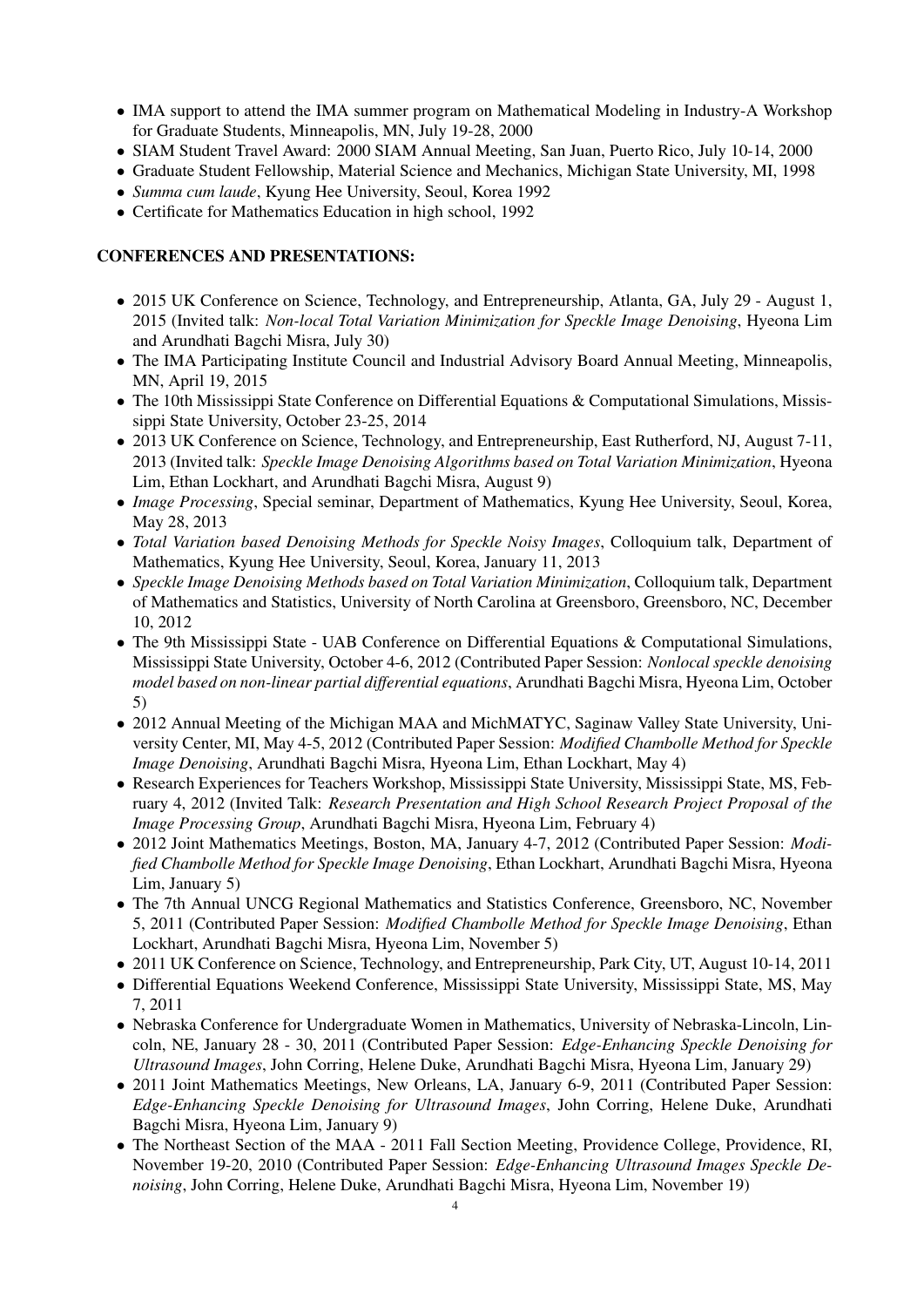- *High-order Models for Image Restoration and Segmentation*, Colloquium talk, Department of Mathematics, Kyung Hee University, Seoul, Korea, December 30, 2009
- Workshop on Computational Science and Engineering, Yonsei University, Seoul, Korea, December 18, 2009 (Invited talk: *Numerical methods for image restoration and segmentation*, December 18)
- Joint Meeting of the Korean Mathematical Society and the American Mathematical Society, Ewha Womans University, Seoul, Korea, December 16-20, 2009 (Special session on Computer Science and Engineering session: *High-order Models for Image Denoising and it's Applications*, December 17)
- Differential Equations Weekend Conference, University of Memphis, Memphis, TN, November 7, 2009
- Eighth Mississippi State UAB Conference on Differential Equations & Computational Simulations, Mississippi State University, May 7-9, 2009
- *Numerical Methods on the Image Processing Problems*, Invited Lecture, Department of Mathematics, Kyung Hee University, Seoul, Korea, December 13, 2006
- *Lectures on Mathematics and Materials Science*, Invited Lectures, Center for Advanced Vehicular Systems, Mississippi State University, Mississippi State, MS, September 14 & 28, 2006
- 2006 UK Conference on Science, Technology, and Entrepreneurship, Teaneck, NJ, August 10-13, 2006 (Contributed Paper Session: *Inverse Conductivity from Full Boundary Measurements at Low Frequencies*, August 12)
- The 3rd International Conference on Cybernetics and Information Technologies, Systems and Applications, Orlando, FL, July 20-23, 2006 (Contributed Paper Session: *A Non-Standard Anisotropic Diffusion for Edge-Preserving Noise Removal*, July 23)
- 2006 SIAM Conference on Imaging Science, Minneapolis, MN, May 15-17, 2006 (Poster Session: *Non-Convex Diffusion and Texture-Free Residual Parametrization for Image Denoising and Edge Enhancement*, May 15)
- Differential Equations Weekend Conference, University of Memphis, Memphis, TN, April 29, 2006
- IMA Workshop: New Mathematics and Algorithms for 3-D Image Analysis, Minneapolis, MN, January 9-12, 2006 (Poster Session: *Method of Background Subtraction for Medical Image Segmentation*, January 9)
- Project NExT Workshop: 2005 MAA Mathfest, Albuquerque, NM, August 3-6, 2005
- *Numerical Methods for Image Processing*, Special Lecture, Undergraduate Research in Applied Mathematics, Summer REU at Mississippi State University, Mississippi State, MS, July 27, 2005
- Sixth Mississippi State UAB Conference on Differential Equations & Computational Simulations, Mississippi State University, May 13-14, 2005
- IMA Workshop: Career Options for Women in Mathematical Sciences, Minneapolis, MN, February 4-5, 2005 (Poster Session: *On Efficient High-Order Schemes for Acoustic Waveform Simulation*, February 4)
- 2005 AMS Joint Mathematics Meetings, Atlanta, GA, January 5-8, 2005 (Project NExT/Young Mathematician's Network Poster Session: *High-Order Schemes for Acoustic Waveform Simulation*, January 6 and Contributed Paper Session: *Fourth-Order Implicit Scheme for Acoustic Waves*, January 8)
- 24th Southeastern-Atlantic Regional Conference on Differential Equations, University of Chattanooga, Chattanooga, TN, October 22-23, 2004 (Contributed Paper Session: *High-Order Schemes for Acoustic Waveform Simulation*, October 23)
- Project NExT Workshop: 2004 MAA Mathfest, Providence, RI, August 9- 14, 2004
- Differential Equations Weekend Conference, Mississippi State University, Mississippi State, MS, February 21, 2004
- An Alternating Direction Implicit Method for Acoustic Waves and Microscale Heat transfer, Engineering Research Center Colloquium, Mississippi State University, Mississippi State, MS, October 30, 2003
- 23rd Southeastern-Atlantic Regional Conference on Differential Equations, Kennesaw State University, Kennesaw, GA, October 17-18, 2003 (Contributed Paper Session: *Numerical Methods for Viscous and Nonviscous Wave Equations*, October 17)
- Workshop: Image Processing and Computational Methods, University of Kentucky, Lexington, KY, March 21-23, 2003
- *Improved Accuracy for Locally One-Dimensional Time-Stepping Methods for Several Transient Problems*, Colloquium, Department of Mathematical Sciences, University of Kentucky, Lexington, KY, November 19, 2002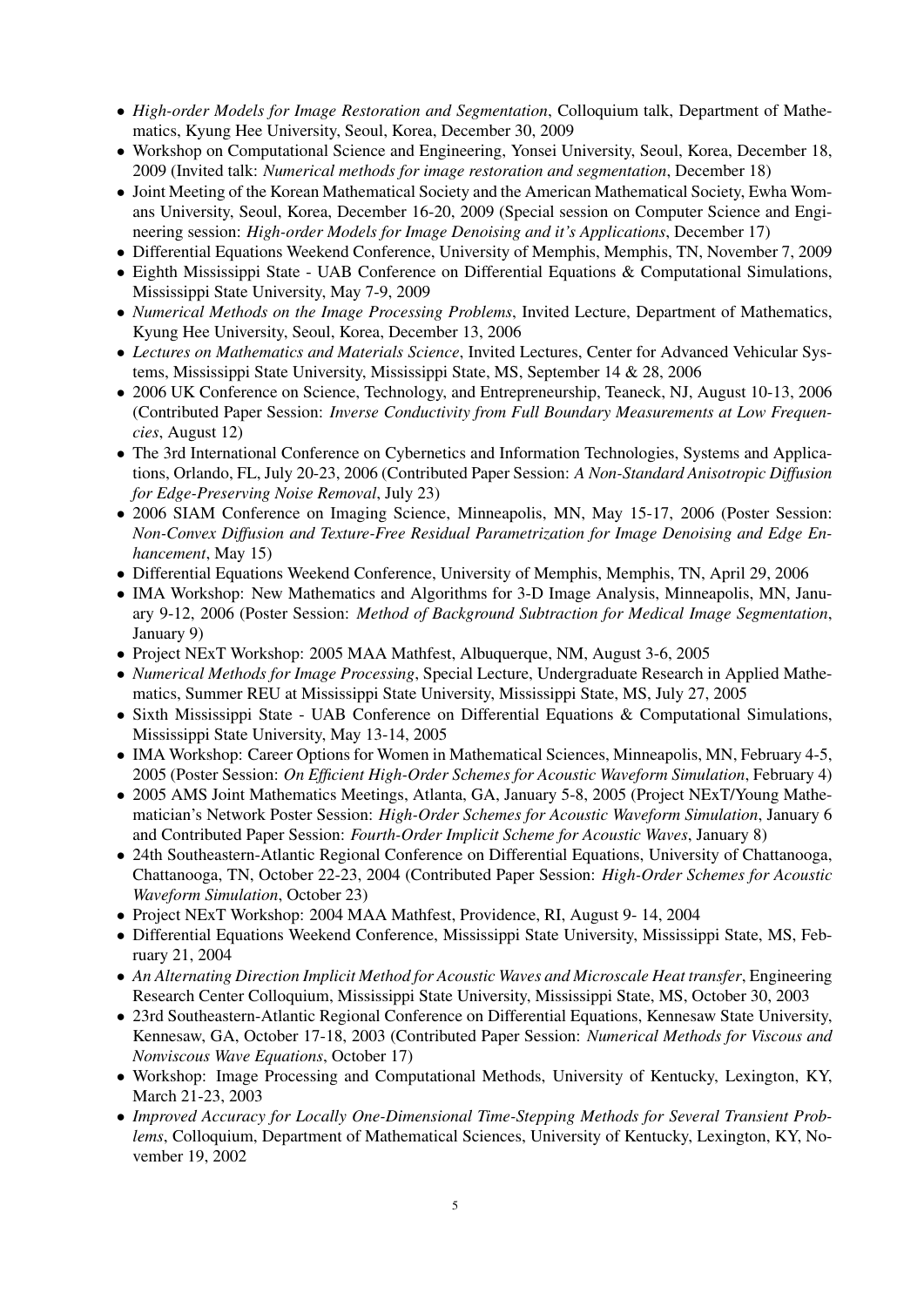- *Alternating Direction Implicit Methods for Viscous Wave Equations, Colloquium*, Department of Computer Science, University of Kentucky, Lexington, KY, February 1, 2002
- IMA Workshop: Dynamical Systems in Celestial Mechanics and Climate Dynamics, Minneapolis, MN, October 29 - November 2, 2001
- MSRI Introductory Workshop in Inverse Problems and Integral Geometry, Berkeley, CA, August 13- 24, 2001 . IMA 2001 Summer Program: Geometric Methods in Inverse Problems and PDE Control, Minneapolis, MN, July 16-27, 2001
- 2001 SIAM Annual Meeting, San Diego, CA, July 9-13, 2001 (AWM Graduate Student Poster Session: *Transition Layer Dynamics of Viscoelastic System using the Time Discretization Method*, July 10 and Contributed Paper Session: *Time Discretization for Transition Layer Dynamics of a Viscoelastic System*, July 11)
- 2001 AMS Joint Mathematics Meetings, New Orleans, LA, January 9-14, 2001 (Contributed Paper Session on Applied Mathematics: *Transition Layer Dynamics of Viscoelastic System using the Time Discretization Method*, January 10 and Special Session on Partial Differential Equations and Geometric Implications: *Transition Layer Dynamics of Viscoelastic System using the Time Discretization Method*, January 13)
- IMA summer program on Mathematical Modeling in Industry-A Workshop for Graduate Students, Minneapolis, MN, July 19-28, 2000
- 2000 SIAM Annual Meeting, San Juan, Puerto Rico, July 10-14, 2000 (SIAM Graduate Student Poster Session: *Transition Layer Dynamics of one-dimensional Viscoelastic System in Time Discretization Method*, July 11)
- 2000 AMS Joint Mathematics Meetings, Washington, D.C. January 19-22, 2000

# SYNERGISTIC ACTIVITIES:

- Main Organizer, 10th Mississippi State Conference on Differential Equations & Computational Simulations, Mississippi State University, October 23-25, 2014
- Associate Director, Center for Computational Sciences (CCS), Mississippi State University, 2011-to date
- Main Organizer, 9th Mississippi State UAB Conference on Differential Equations & Computational Simulations, Mississippi State University, October 4-6, 2012
- Program director, 2010 & 2011 Summer NSF Research Experiences for Undergraduates in Applied Mathematics and Biostatistics, Mississippi State University, May 31- August 7, 2010 & May 31 - August 6, 2011
- Organizing Committee, Differential Equations Weekend, Mississippi State University, May 7, 2011
- Main Editor, Proceedings of 6th, 7th, & 8th Mississippi State UAB Conference on Differential Equations & Computational Simulations by Electronic Journal of Differential Equations, 2005, 2007 & 2009
- Program co-chair, 6th, 7th, & 8th Mississippi State UAB Conference on Differential Equations & Computational Simulations (Mississippi State University, May 13-14, 2005, University of Alabama at Birmingham, November 1-3, 2007, & Mississippi State University, May 7-9, 2009)
- Organizer, Center for Computational Sciences (CCS)/Center for Advanced Vehicular Systems (CAVS) Joint Forum on Materials Science, August 2006 - May, 2007
- Center for Computational Sciences (CCS) member, Mississippi State University, 2006-to date
- Organizing Committee, Differential Equations Weekend, Mississippi State University, February 21, 2004

# DIRECTED UNDERGRADUATE RESEARCH PROJECTS:

- Ethan Lockhart (North Carolina State University), *Efficient Total Variation Minimization for Speckle Image Denoising*, REU Project, May 31-August 6, 2011
- John Tims (Mississippi State University), *Non-local means filtering methods for Image Denoising*, Directed Individual Study, January 8-May 1, 2011
- John Corring (University of Southern Mississippi), *Edge-Enhancing Speckle Denoising for Ultrasound Images*, REU Project, May 31-August 7, 2010